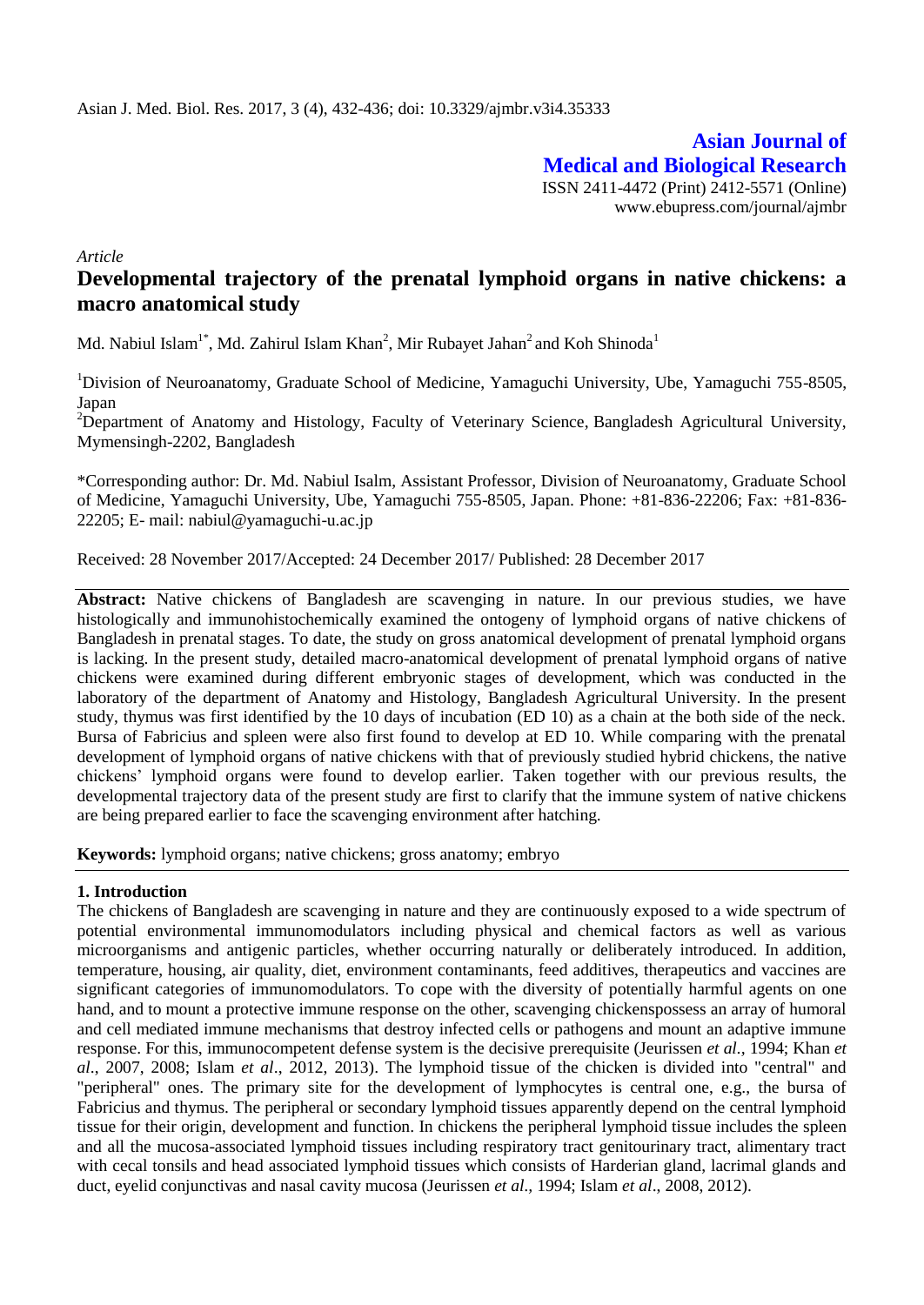Although the native chickens of Bangladesh are scavenging in nature and native chickens represent more than 70% of the total poultry where more than 74% households keep these birds in Bangladesh (Rahman *et al.,* 2003), to date, most investigations on lymphoid organs were performed in high yielding birds (Bejdic*et al*., 2017; Khan et al, 1996, 1997, 2007, 2008; Jeurissen *et al*., 1992, 1994, 1998). To the best of our knowledge, relatively little information is available on the development of lymphoid organs of native chickens of Bangladesh. Although in our very recent studies we have reported histologically and immunohistologically that immune cells were developed earlier in the lymphoid organs of native chickens than that of hybrid chickens, to cope with the scavenging environment after hatching (Islam *et al*., 2012, 2013), it is still unknown that whether the lymphoid organs are developed earlier or not. To answer this question, the present research work has been designed to understand the gross anatomical developmental trajectory of lymphoid organ of native chickens of Bangladesh.

## **2. Materials and Methods**

#### **2.1. Collection of embryo**

We have collected fifty apparently healthy eggs from the native chickens. Very small ( $(40g)$ ) and very large (›50g) eggs were rejected. The eggs were stored in the laboratory of the Department of Anatomy and Histology, Mymensingh, Bangladesh for 6 days at  $15^{\circ}$ C. All the selected eggs were fumigated with formaldehyde gas and incubated in an electric egg incubator at 37<sup>0</sup>C and at 55–60% relative humidity (Yoshimura *et al*., 2009; Oznurlu *et al*., 2010). The lymphoid tissues (bursa of Fabricius, thymus and spleen) were dissected out from the embryo using microscope atembryonic day 10 (ED 10) which was followed by ED 12, ED 14 and ED 20. A total of 20 embryos were used for the present study (five embryos for each day of sample collection). Experiments were carried out in accordance with the guidelines laid down by the National Institute of Health (NIH) in the USA and in accordance with Bangladesh Veterinary Council (BVC) laws and regulations.

## **2.2. Gross anatomical investigation**

The gross anatomical investigations were performed accordingly our pervious study (Islam *et al*., 2006; Jahan *et al*., 2009). First, embryonic lymphoid organs were examined *in situ*, then immediately after collection of thymus, bursa of Fabricius and spleen, the gross morphology were studied including location, color and size of the gland.

#### **2.3. Photographs**

Photographs were taken using a digital camera (Nikon, Japan) for the present study. All images were transferred to Adobe Photoshop Elements 15 (Adobe Systems, Inc., San Jose, CA, USA) and the brightness and contrasts were adjusted (Jahan *et al*., 2015; Islam *et al*., 2017). No other adjustment was made.

#### **3. Results**

#### **3.1. Gross anatomical development of prenatal bursa**

The bursa of fabricius of native chickens was a single lympho-epithelium organ. The organ appeared as a dorsomedian diverticulum of the proctodium, being smooth and globular in shape and yellowish white in color. The embryonic bursa of native chickens was found to develop from embryonic day 10 and became a fully differentiated immune organ on embryonic day 14 (Figure1).

#### **3.2. Gross anatomical development of prenatal thymus**

The thymus was consisting of a series of irregular shaped lobes located along the jugular vein on both sides of the neck of embryonic native chickens. About 6-8 flattened ovoid lobes of varying shaped of thymic lobule could not be counted until embryonic day 20 (ED 20) (Figure 2), however, these lobes were visible clearly as a chain on both side of neck from embryonic day 10. They appeared pink in the fresh state and all the lobes were longer than they were broader. The cranial end of each string of lobes was found at the level of the third cervical vertebra and extends caudally to the region of the thyroid gland within the thoracic cavity. The lateral surface of each lobe was convex while the medial surface was slightly concave or just flat in few cases. The blood vessels supplying each lobe penetrated from the medial surface.

# **3.3. Gross anatomical development of prenatal spleen**

The spleen was rounded in shape on embryonic day 10 of native chickens in the present study. It was located close to the right side of the junction between the proventriculus and the gizzard (Figure 3). The spleen was pinkish brown in color in the fresh specimen but usually pale colored after fixation. In the fresh specimen, the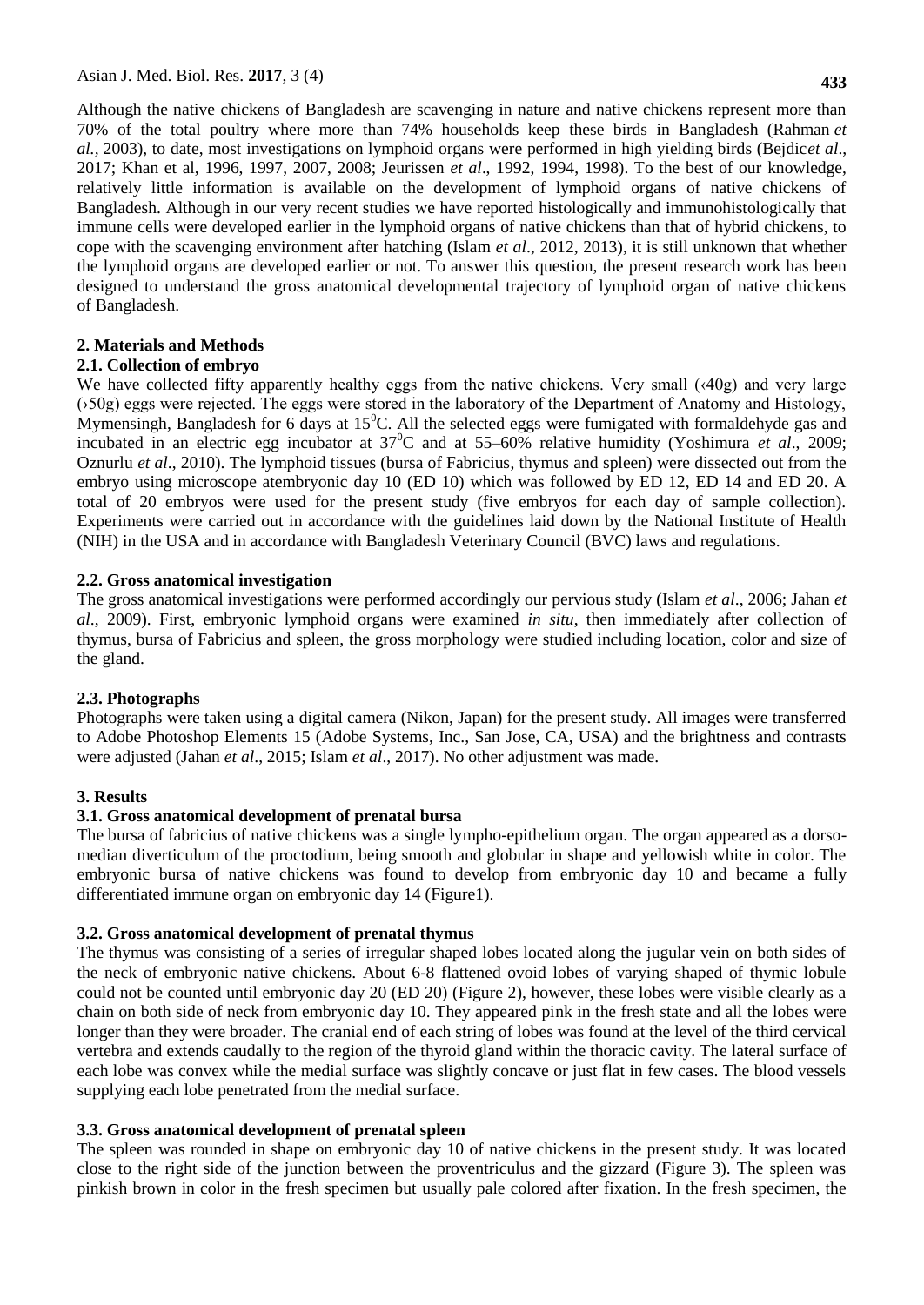whole organ was smoothly round with a hilus on the ventral aspect where the vessels entered and leave. The ventral surface wasflattened horizontally on the midline while the dorsal surface was convex. The whole organ had a thin tough capsule covering the surface expects at the hilus.



**Figure 1. The embryonic bursa of Fabricius of native chickens at embryonic day 14. Inset is the enlargement of \* indicating fully developed bursa.**



**Figure 2. The embryonic thymus of native chickens at embryonic day 20. Arrowheads indicating the lobes of thymus arranged as a chain.**



**Figure 3. The embryonic spleen of native chickens at embryonic day 20. Fully developed spleen (s) was visible at the right side of the junction between the proventriculus (p) and the gizzard (g). Inset is the enlargement of s, indicating fully developed spleen.**

#### **4. Discussion**

The present study employing gross anatomical investigation, is the first to clarify the developmental trajectory of the major lymphoid organs of native chickens of Bangladesh. We demonstrated that the thymus, bursa of Fabricius and spleen were found to develop at ED 10. These results were very much similar to the study of Payne (1971) in high yielding birds. The number of lobes of embryonic thymus of native chickens were similar as that of high yielding birds (Payne, 1971) and Onyeanusi (1994) in guinea fowl but varied to the report of Hohn (1956), who stated that the duck and goose had about 10 lobes each. Gross anatomical dynamics of the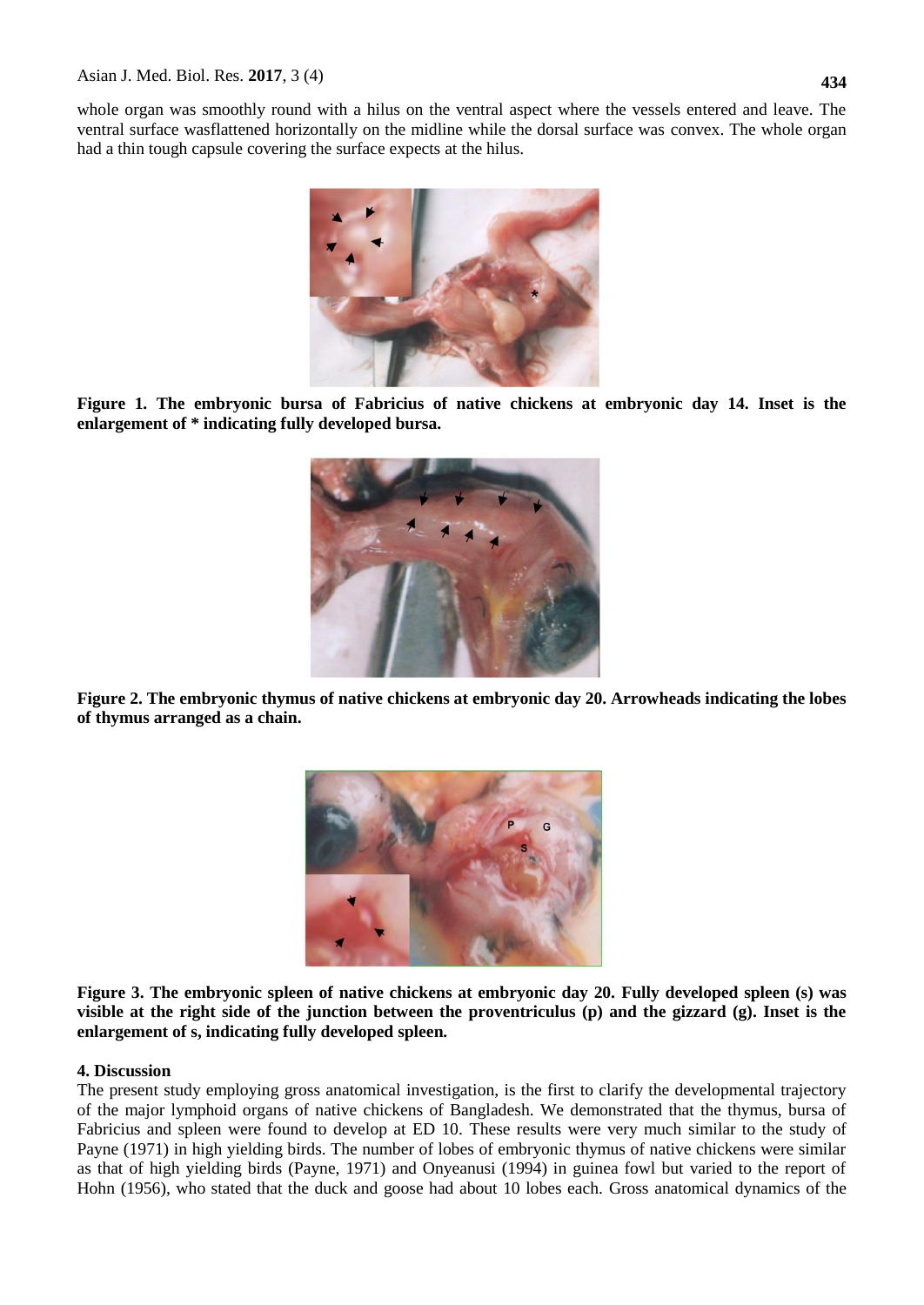developing bursa of Fabricius was very much similar to the observation of Gasc and Stumpf (1981), In addition, the shape, position and color of embryonic spleen were also similar to that of hybrid chicken (Hodges, 1974; King, 1975) and guinea fowl (Onyeanusi, 2006).

The most interesting results we have found in the present study is that bursa of Fabricius of native chickens were fully differentiated on ED 14 that is earlier than that of high yielding White Leghorn birds where bursa became fully differentiated immune organ on ED 15 (Gasc and Stumpf, 1981). These results indicating that the lymphoid organs were matured earlier in native chickens than that of high yielding birds. These findings were in line with our previous studies where we have shown that the cluster of lymphocytes appears in the embryonic lymphoid organs of native chickens relatively earlier than that of high yielding birds (Islam *et al*., 2012) and the appearance of Immunoglobulin-containing plasma cells (IgA, IgM, IgG) was also earlier in all of the lymphoid organs of native chickens than that of other high yielding birds (Islam *et al*., 2013).

# **5. Conclusions**

Taken together with our previous results, our present results may provide the first basic macro-anatomical data that the immune system of native chickens are being prepared earlier to face the scavenging environment after hatching.

## **Conflict of interest**

None to declare.

# **References**

- Bejdic P, R Avdic. L Amidzic, V Cutahija, N Hadziomerovic, A Katica and N Mlaco, 2017. Ultrastuctural of plasma cells in harderian gland of laying hen. Antat Histol Embryol., 00: 1-5.
- Gasc JM and WE Stumpf, 1981. The bursa of Fabricius of the chicken embryo: localization and ontogenic evolution of sex-steroid target cells. J Embryol Exp Morphol., 63: 225-231.
- Hodges RD, 1974. The histology of the fowl. In: The digestive system Academic Press, London, New York, San Francico. 35-108.
- Hohn, EO, 1956. Seasonal recrudescence of the thymus in adult birds. Canadian Journal of Biochemistry and Physiology, 34: 90-101.
- Islam MN, MZI Khan, MR Jahan and MR Islam, 2006. Comparative histomorphology of the gastrointestinal tract`s mucosa of broilers and native chickens of Bangladesh. J. Bangladesh Soc. Agric. Sci. Technol., 3: 57- 60.
- Islam MN, MZI Khan, MR Jahan, MR Karim and Y Kon, 2008. Comparative studies of Mucosa and Immunoglobulin-containing Plasma cells in the gastrointestinal tract of Broiler and native Chickens of Bangladesh. J. Poult. Sci., 45: 125-131.
- Islam MN, Khan MZI, Jahan MR, Fujinaga R, Yanai A, Kokubu K, Shinoda K, 2012. Histomorphological study on prenatal development of the lymphoid organs of native chickens of Bangladesh. Pak. Vet. J., 32:175–178.
- Islam MN,MZI Khan, MR Jahan, R Fujinaga, K Shinoda, 2013. Ontogenic development of immunoglobulins (Igs)-positive lymphocytes in the lymphoid organs of native chickens of Bangladesh. Int. J. Vet. Sci. Med., 1: 96-101.
- Islam MN, Y Takeshita, A Yanai, A Imagawa, MR Jahan, G Wroblewski, J Nemoto, R Fujinaga and K Shinoda, 2017. Immunohistochemical analysis of huntingtin-associated protein 1 in adult rat spinal cord and its regional relationship with androgen receptor. Neuroscience, 340:201-217.
- Jahan MR, MN Islam and MZI Khan, 2009. Gross and biometrical study of the Harderian gland in adult native chickens of Bangladesh. Int J Biol Res., 7: 31-34.
- Jahan MR, Kokubu K, Islam MN, C Matsuo, Y Yanai, G Wroblewski, R Fujinaga and K Shinoda, 2015. Species difference in androgen receptor expression in medial preoptic and hypothalamic areas of adult male and female rodents. Neuroscience, 284:943-961
- Jeurissen SHM, E Claassen and EM Janse, 1992. Histological and functional differentiation of non-lymphoid cells in the chickens spleen. Immunology, 77: 75-80.
- Jeurissen SHM, L Vervelde and EM Janse, 1994. Structure and function of lymphoid tissues of the chicken. Poultry Sci. Rev., 5: 183-207.
- Jeurissen SHM and EM Janse, 1998. The use of chicken-specific antibodies in veterinary research involving three other avian species. Vet. Q., 20:140-143.
- Khan MZI, Y Hashimoto Y Iwami and T Iwanaga, 1996. Hormonal regulation of T-cell subsets in the oviduct: An immunohistochemical study using sex-hormone- treated chickens. J. Vet. Med. Sci., 58**:** 1161-1167.